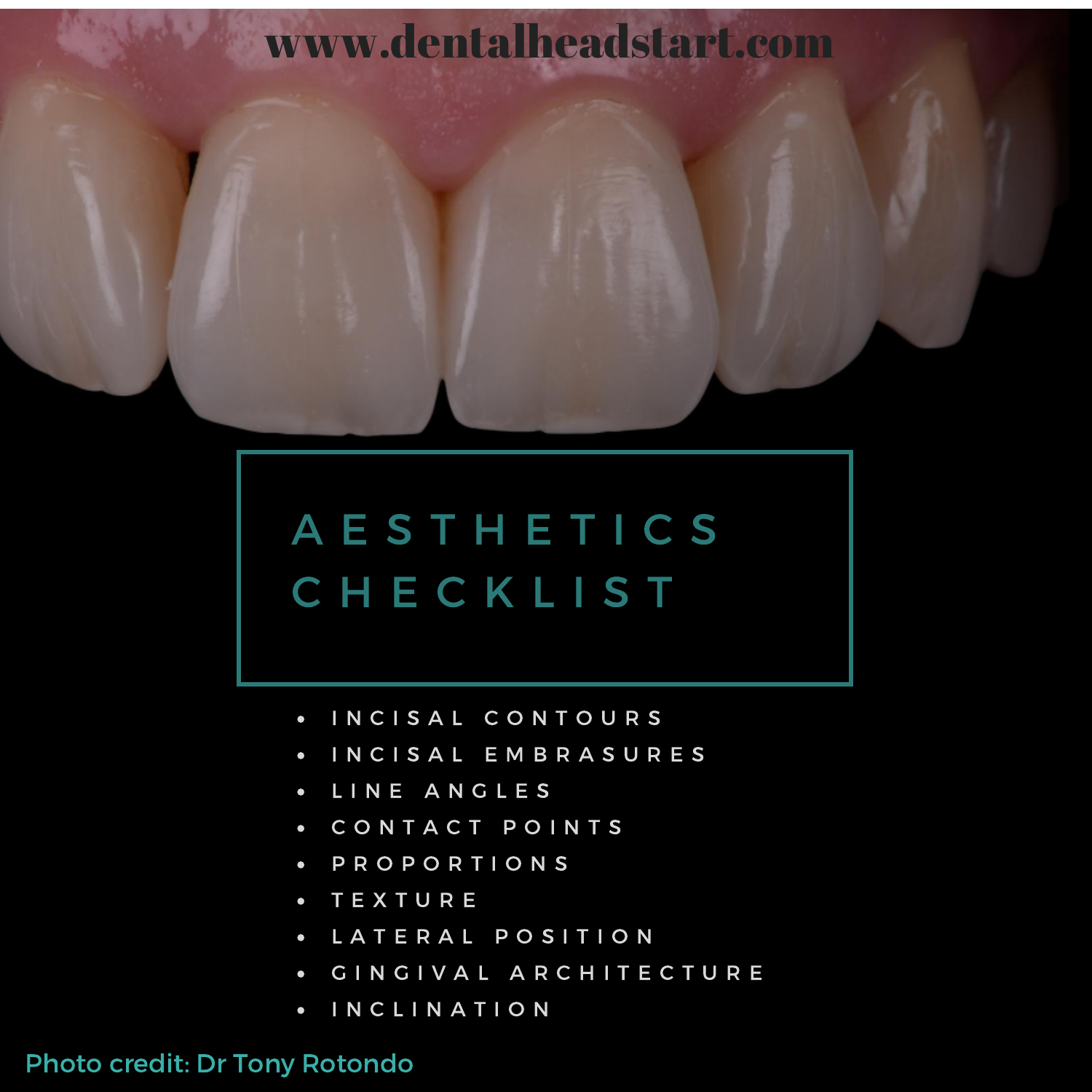## I N C I S A L C O N T O U R S

THE DISTOINCISAL CORNER IS MORE ROUNDED THAN THE MESIOINCISAL CORNER.

www.dentalheadstart.com

THE MESIAL AND DISTAL INCISAL CORNERS OF THE LATERAL ARE MORE ROUNDED THAN THE CENTRAL.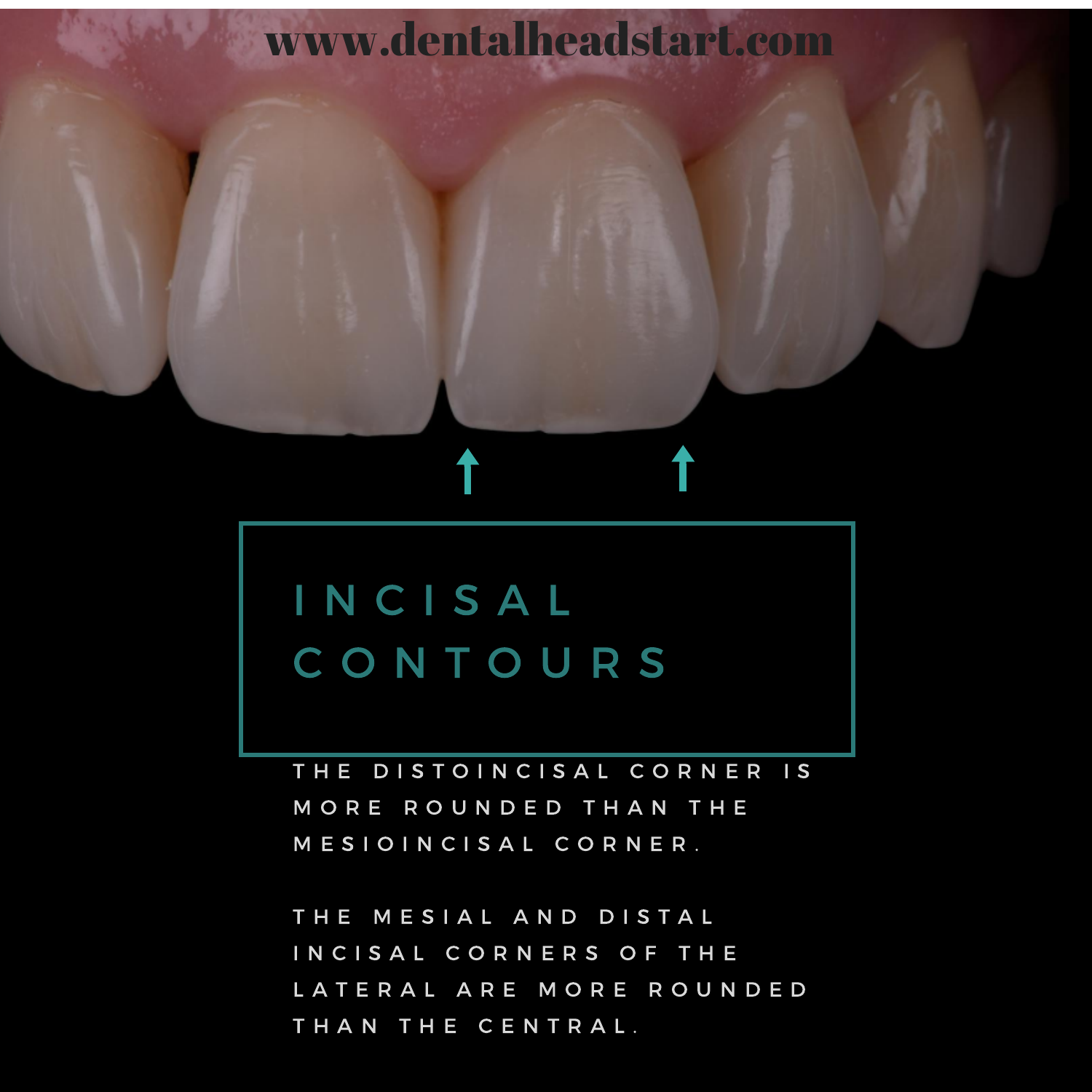

## I N C I S A L E M B R A S U R E S

THE BLACK SPACE BETWEEN INCISAL CORNERS.

INCREASE IN SIZE FROM M I D L I N E D I S T A L L Y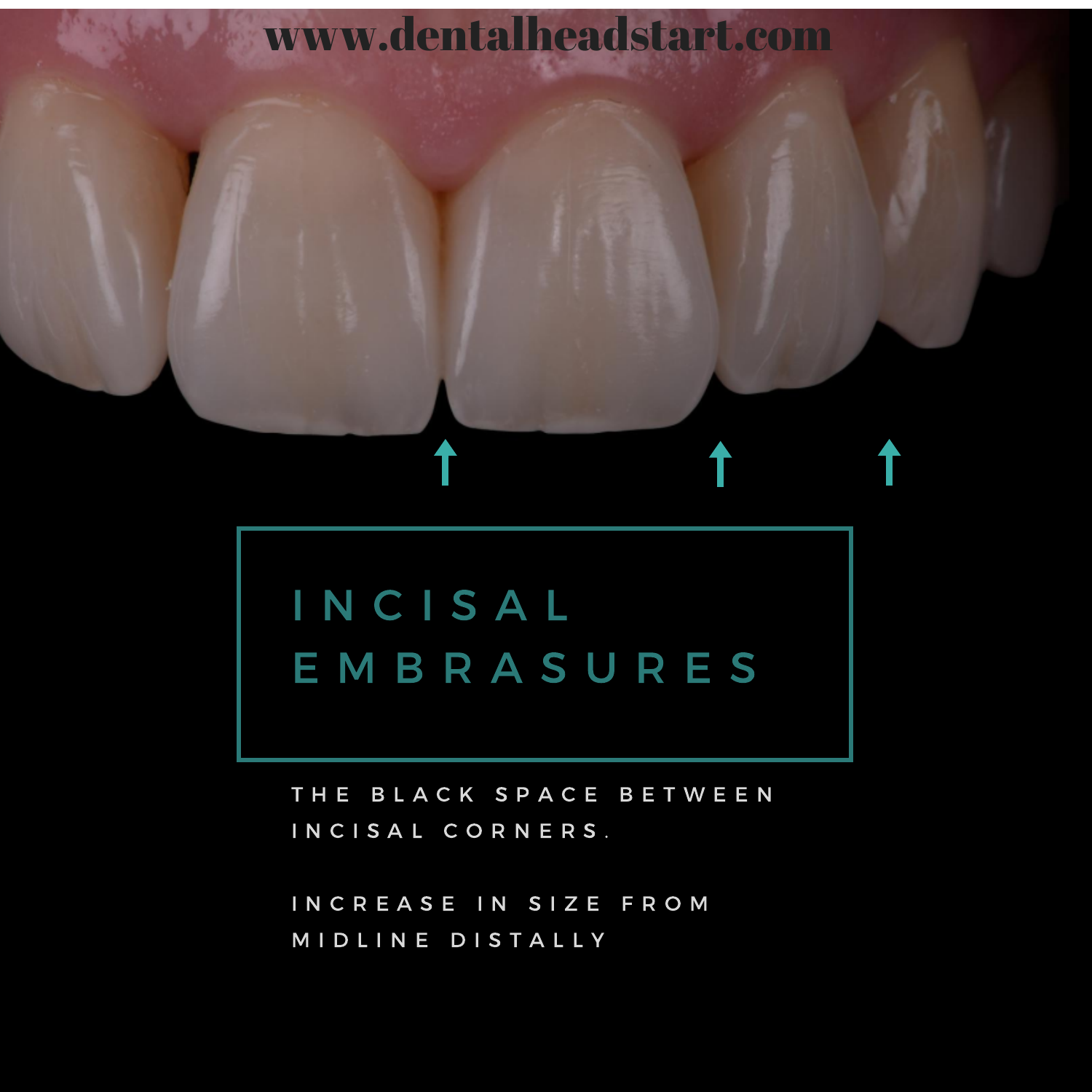

## L I N E A N G L E S

C R I T I C A L A S L I G H T R E F L E C T S FROM THIS LINE

MESIAL STRAIGHTER THAN D I S T A L

CAN BE MANIPULATED TO CREATE ILLUSION OF MORE I D E A L P R O P O R T I O N S - P O S T COVERING THIS COMING SOON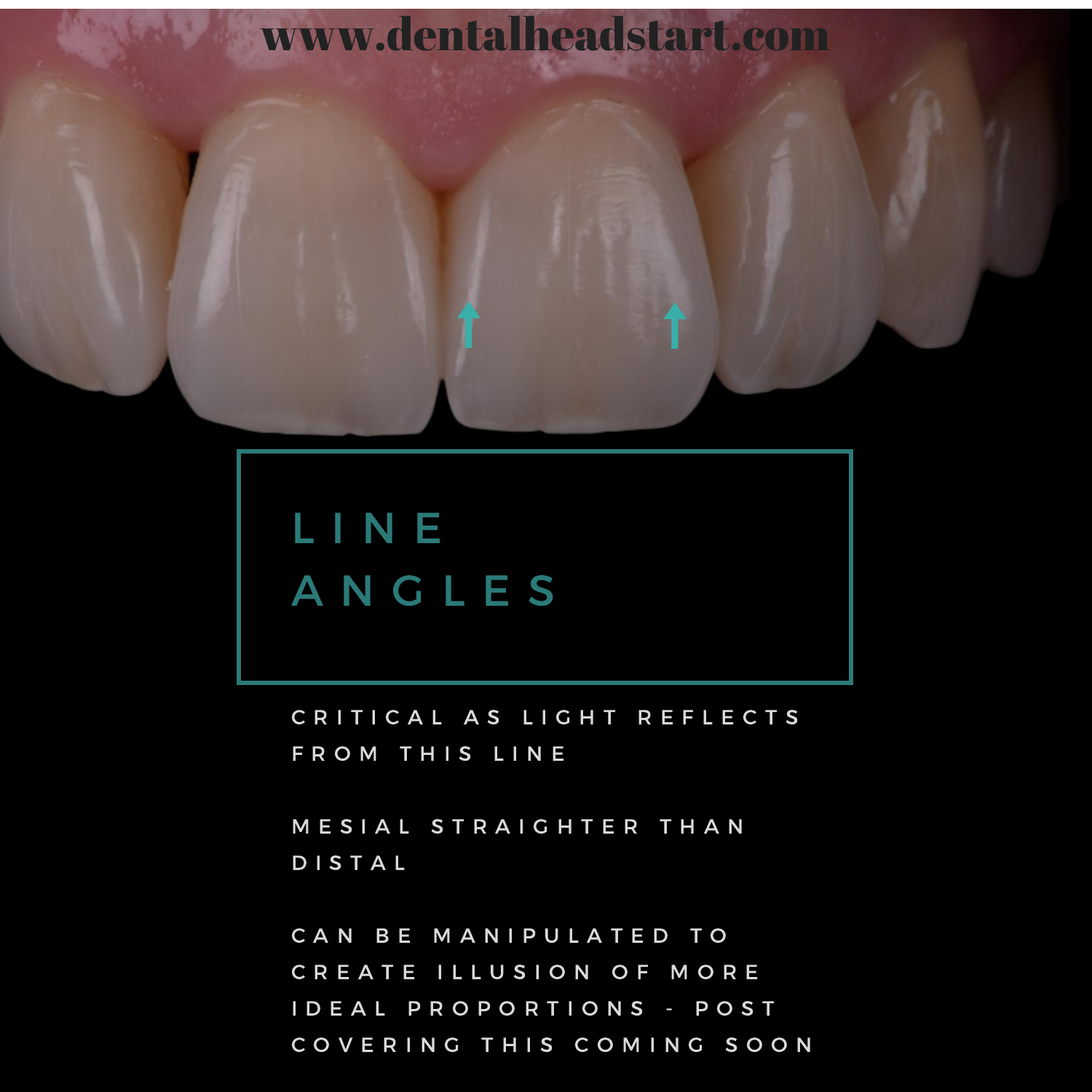## C O N T A C T POINTS

M I D L I N E I S A B R O A D CONTACT STARTING QUITE C O R O N A L L Y

CONTACTS MOVE APICALLY FORM CENTRAL TO CANINE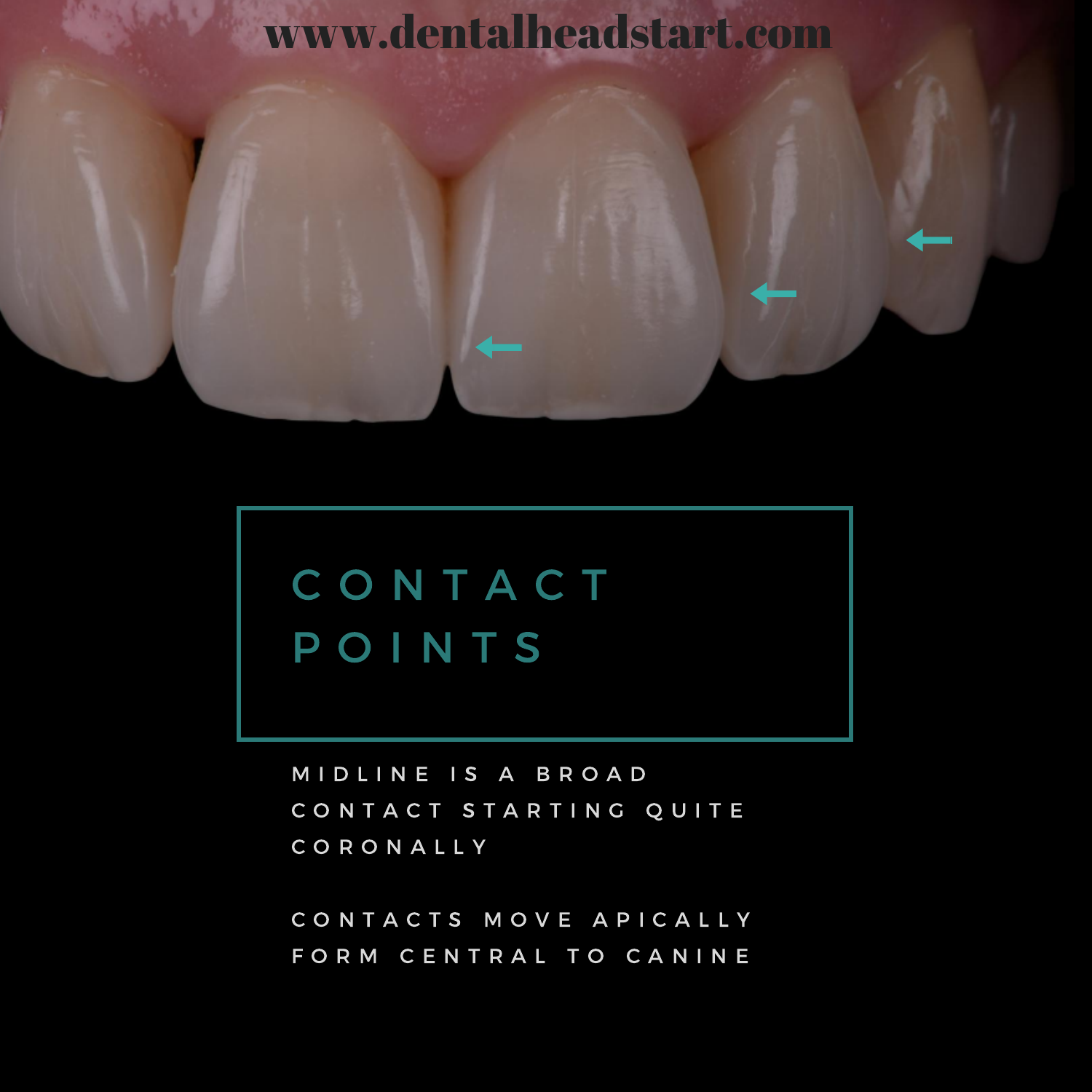100%

60%

#### 10.4-11.2mm

#### 75-85%

### P R O P O R T I O N S

E A C H C A S E IS UNIQUE. D E P E N D A N T O N S P A C E, LI P POSITION AND ACE

HEIGHT VS WIDTH OF 75-85% IS CONSIDERED IDEAL

C E N T R A L - L A T E R A L - C A N I N E 1 6 0 % - 1 0 0 % - 6 0 % IS CONSIDERED IDEAL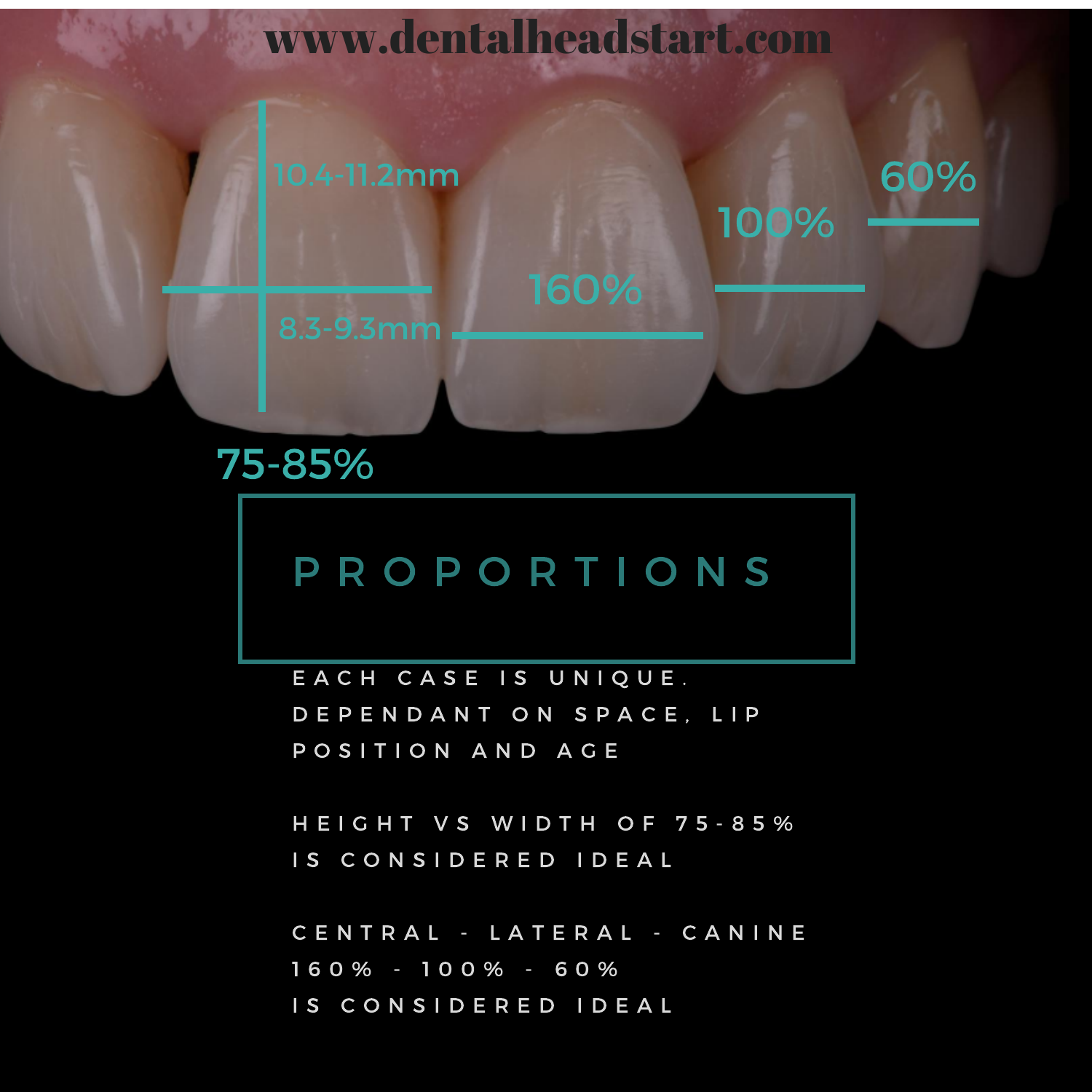

### T E X T U R E

TEXTURE TURNS COMPOSITE OR PORCELAIN INTO A S E A M L E S S L Y N A T U R A L R E S T O R A T I O N

M I C R O T E X T U R E - H O R I Z O N T A L L I N E S , P E R I K Y M A T A .

M A C R O T E X T U R E - T H R E E LOBES/TWO CONCAVITIES OF C E N T R A L S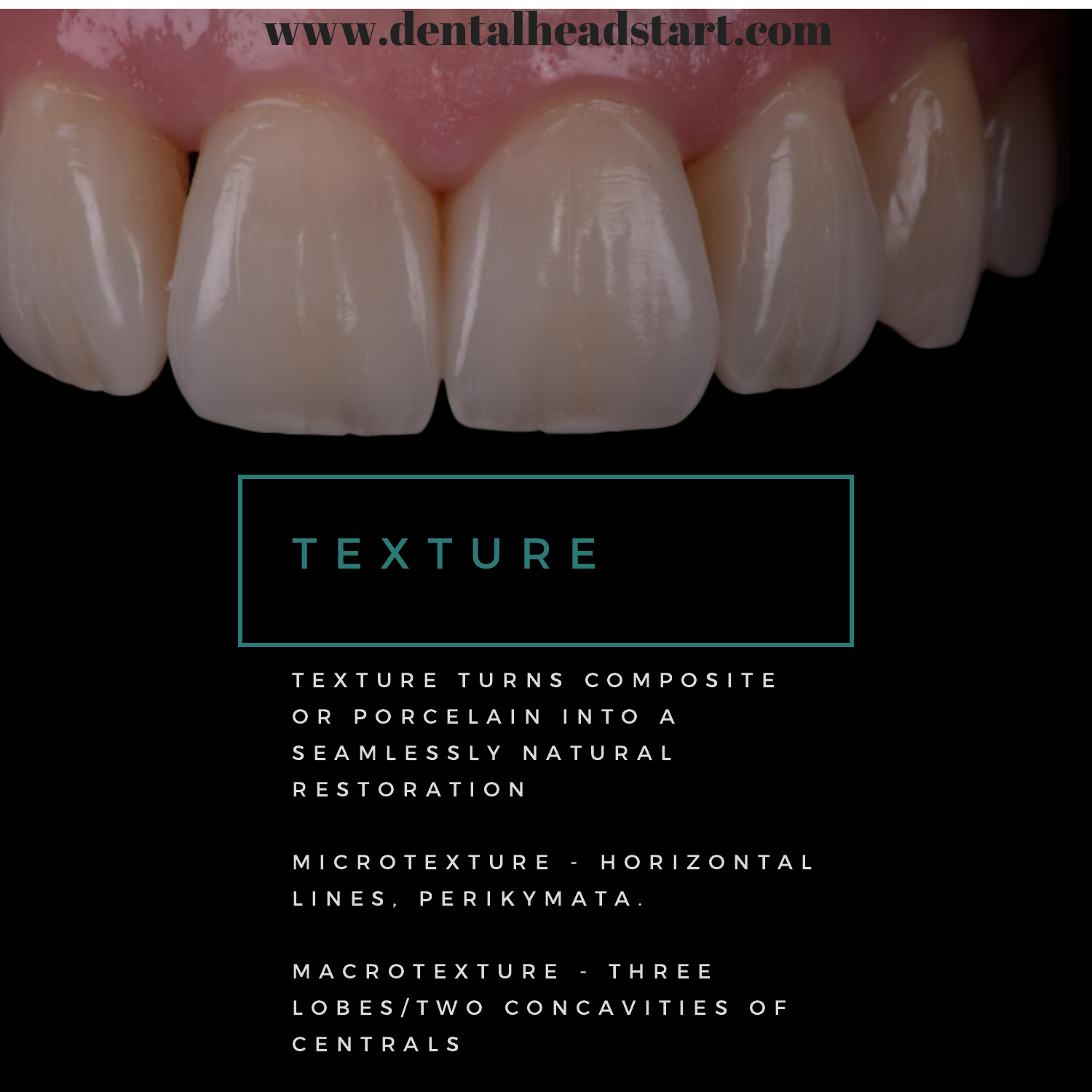

## L A T E R A L POSITION

THE LATERAL GENERALLY LIES WITHIN A LINE FROM THE CENTRAL TO CANINE GINGIVAL MARGIN AND THE INCISAL MARGIN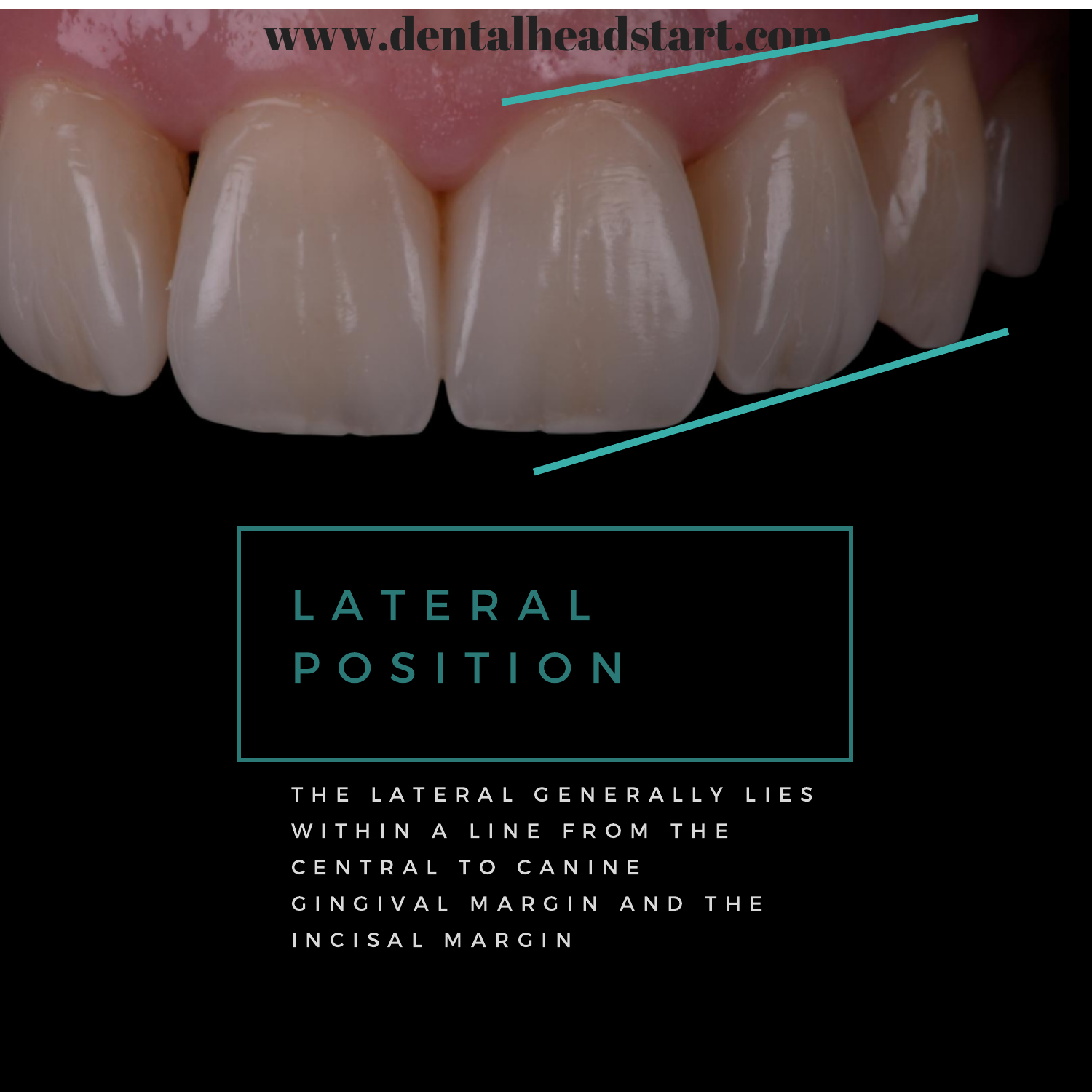## G I N G I V A L A R C H I T E C T U R E

THE GINGIVAL ZEINTH IS THE MOST APICAL PART OF THE GINGIVAL MARGIN,

THE GINGIVAL ZEINTH LIES SLIGHTLY DISTAL TO THE MIDLINE OF THE TOOTH